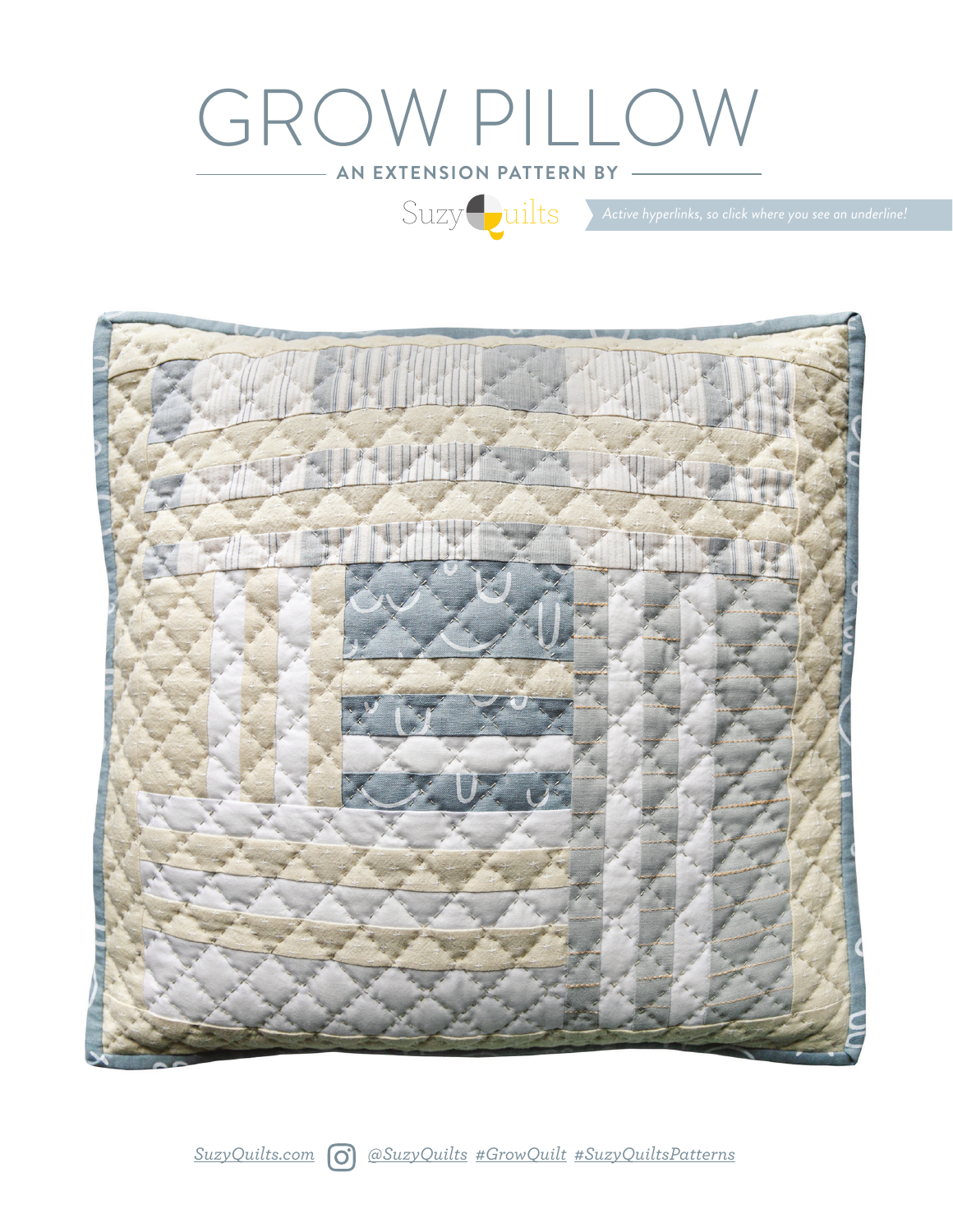#### **FABRIC REQUIREMENTS**

| Color 1            | 1 FQ or 1/4 yd.   |
|--------------------|-------------------|
| Color <sub>2</sub> | 1 FQ or 1/8 yd.   |
| Color <sub>3</sub> | 1 FQ or 1/8 yd.   |
| Color 4            | 1 FQ or 1/8 yd.   |
| Color 5            | 1 FQ or 1/8 yd.   |
| Backing            | $\frac{1}{2}$ yd. |

Color 1  $\vert$  a: 3 - 1  $\frac{1}{4}$ " x 6"

**CUTTING INSTRUCTIONS**

Color 2  $|$  a: 2 - 1  $\frac{1}{4}$ " x 6"

Color  $3 \mid a: 2 - 1 \frac{1}{4} x 11$ "

Color 4  $\vert$  a: 2 - 1  $\frac{1}{4}$ " x 16"

Color 5  $a: 3 - 1\frac{1}{4}x + 6$ "

 $2 - 1$   $\frac{1}{4}$ " x 11"  $2 - 1$   $\frac{1}{4}$ " x 16" b:  $1 - 2 \frac{1}{2} x^2 \times 6$ " c:  $2 - 2$   $\frac{1}{4}$ " x 16" 2 - 2 1/4" x 19 1/2"

b:  $1 - 2 \frac{1}{2} x x 6$ "

b:  $1 - 2 \frac{1}{2}$ " x 11"

 $b: 1 - 2 \frac{1}{2} x 16$ "

 $4 - 1$   $\frac{1}{4}$ " x 11" b: 1 - 2  $\frac{1}{2}$ " x 11" **18" X 18**" **FINISHED** *(19" x 19" unfinished to allow a 1/2" on all sides.)*

### **Seam Allowance =** *1/4" for all piecing with a 1/2*" *around the perimeter* **FQ =** *Fat Quarter: a pre-cut of fabric measuring approximately 18*" *x 21*"



# **BLOCK ASSEMBLY**

*This quilt is broken up into "blocks" of the same color scheme. Each block consists of five strips: four skinny strips ("a" strips in the Cutting Instructions) and one wider strip ("b" strips in the Cutting Instructions).*

*Refer to the [Grow quilt pattern](https://suzyquilts.com/shop/grow-quilt-pattern-download/) and the blog posts in the [Grow Sew](https://suzyquilts.com/grow-sew-along-weeks-3-4-sewing-blocks/)  [Along](https://suzyquilts.com/grow-sew-along-weeks-3-4-sewing-blocks/) for full instructions on assembling the blocks for the pillow. The chart to the right shows which colors to use in each block.*



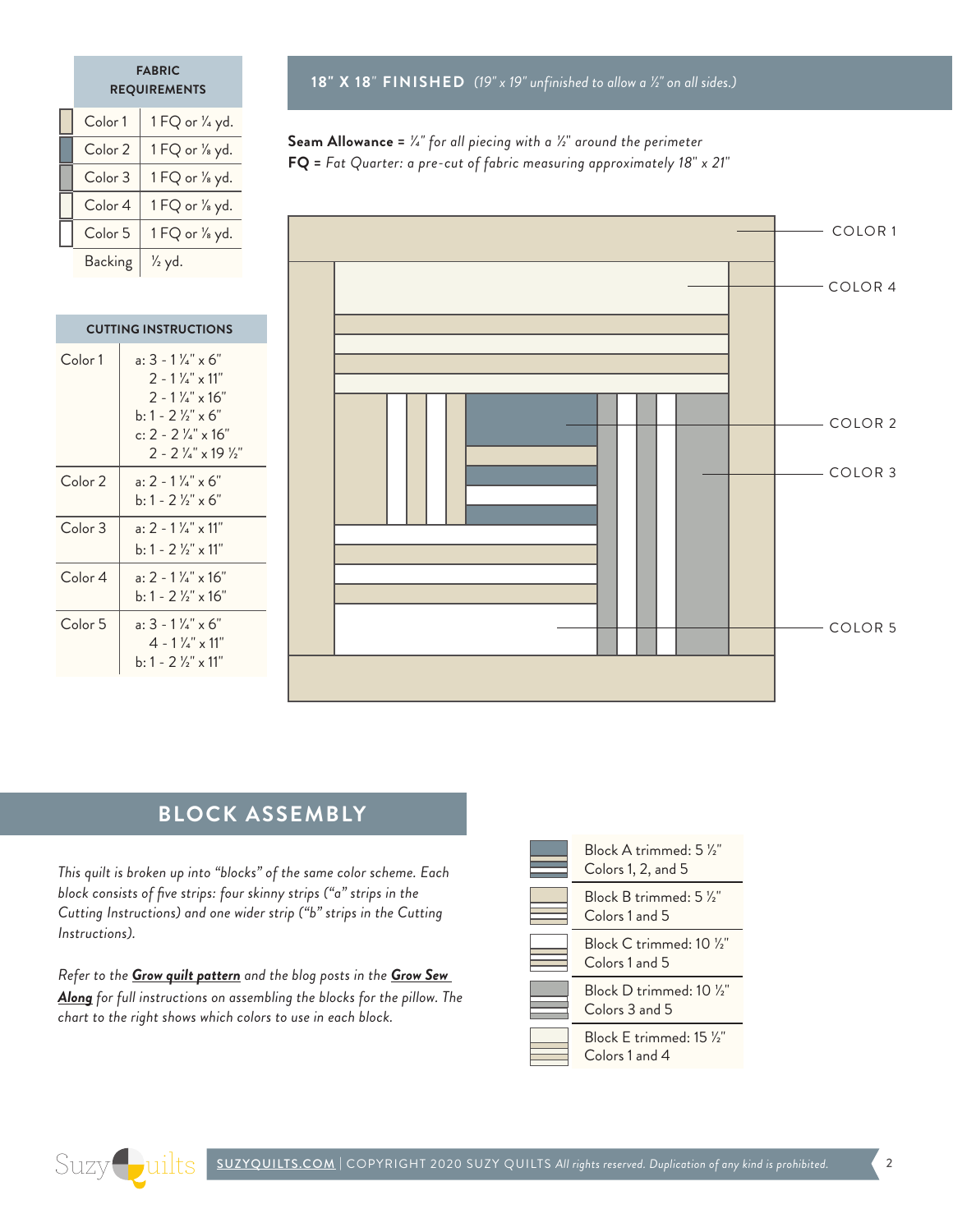## **PILLOW ASSEMBLY**

- 1. Refer to the layout diagram below. **The measurements on the diagram indicate the length of each unfinished unit after trimming.** At each step, check the layout diagram to ensure your block is oriented in the right direction before sewing.
- 2. Trim Block A to 5 1/2" long. Fig. 1
- 3.Sew Block B to the left side of Block A and press toward Block B. Trim Block B so that it is even with the top and bottom of Block A. Fig. 2 **TIP!** *Every time you trim a strip, use the edge of your ruler to square up the pillow top. If it starts to get off-kilter at any point, lightly mist the fabric with water and gently stretch it so that it gets back on track.*
- 4.Sew Block C to the bottom of the unit from Step 3 and press toward Block C. Trim Block C so that it is even with the sides of the previous unit. Fig. 3
- 5.Sew Block D to the right side of the unit from Step 4. Press toward Block D. Trim Block D so that it is even with the top and bottom of the previous unit. Fig. 4
- 6.Sew Block E to the top of the unit from Step 5. Press toward Block E. Trim Block E so that it is even with the sides of the previous unit. Fig. 5
- 7. With right sides together, center the shorter border strips on the sides of the pillow top. Pin and sew. Press toward the border strips, then trim the strips so they're even with the top and bottom of the pillow top.
- 8.Repeat Step 7 to attach the remaining border strips to the top and bottom of the pillow top. Press and trim.









Fig. 4